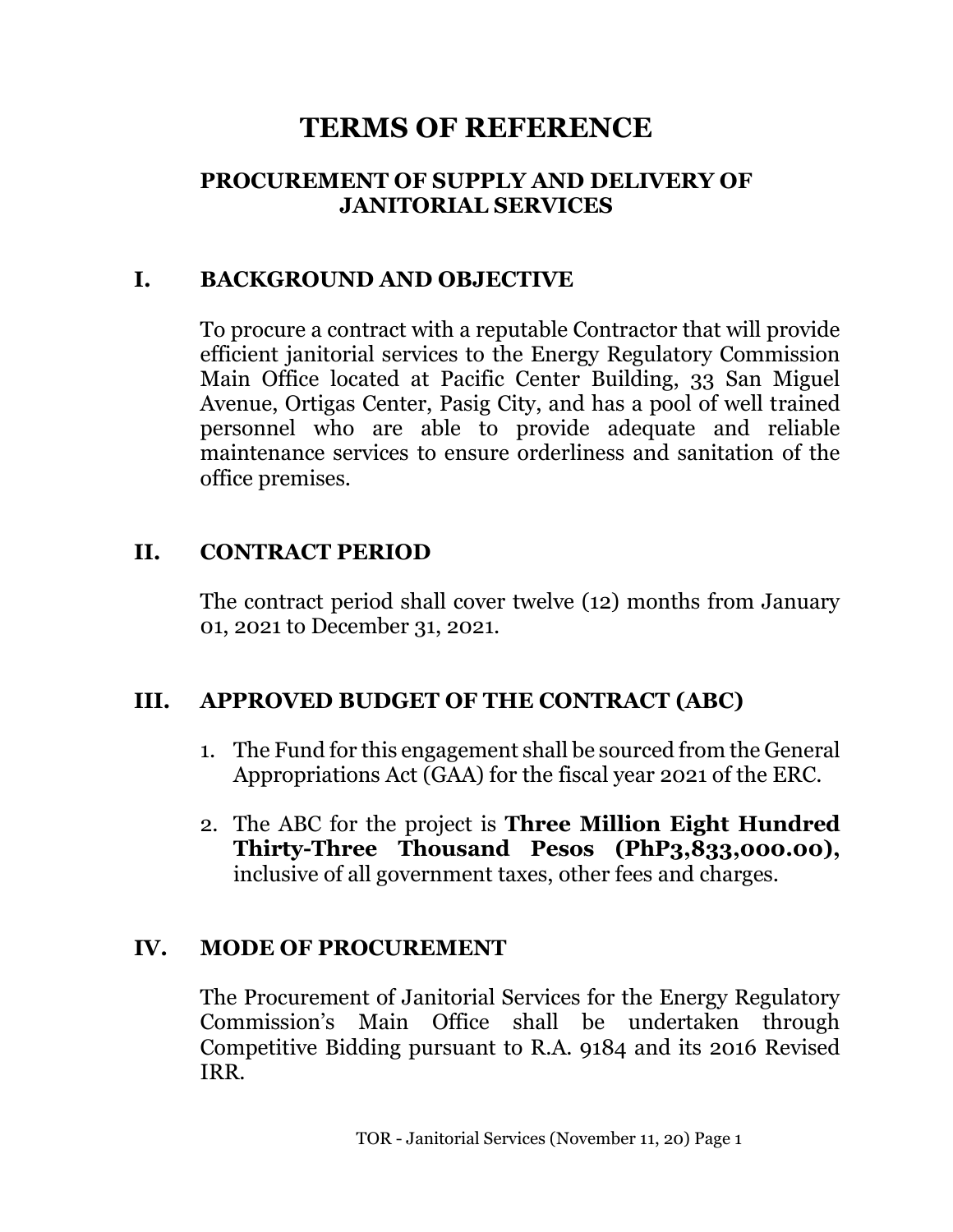# **V. QUALIFICATIONS OF THE CONTRACTOR**

The Contractor should have the necessary eligibility, experience ans expertise in providing janitorial services, as provided in the Bidding Documents.

## **VI. MINIMUM TRACK RECORD**

The ERC desires a Contractor who has completed, within the last three (3) years from the date of submission and receipt of bids, a single contract that is similar to the Contract to be bid. A similar contract must be janitorial contract the value of which must be at least fifty percent (50%) of the Approved Budget for the Contract (ABC).

## **VII. SCOPE OF WORK AND DELIVERIES**

Janitors shall render eight (8) hours of work every day from Monday to Saturday, 7:00A.M. to 4:00P.M. (5 janitors), 8:00A.M. to 5:00P.M. (5 janitors) and 9:00A.M. to 6:00P.M. (4 janitors).

## **a. Daily Routine**

- 1. Sweeping, dusting, mopping and polishing floors of all rooms, corridors, lobbies, stairs and entrances or areas which may be specified by ERC;
- 2. Cleaning and sanitizing of work stations, comfort rooms, pantries and sinks; removal of spots or stains from floors; and wiping by application of cleaning solutions of all surfaces, such as tabletops, chairs, and computers to remove dust, soot, and grime;
- 3. Proper disposal of solid waste from the service area assigned to the designated trash storage;
- 4. Spraying of disinfectant; and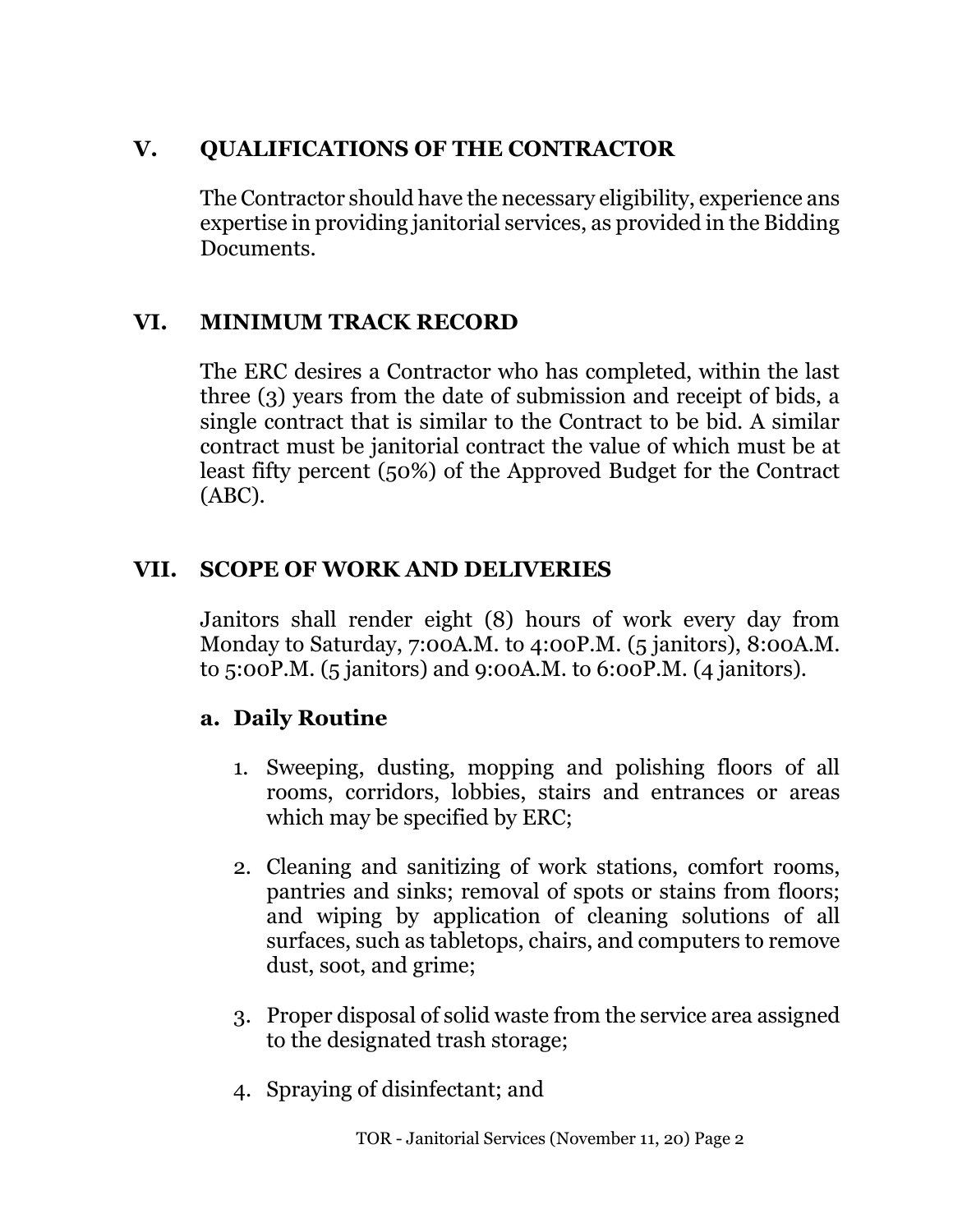5. Upkeep of indoor potted and garden plants.

## **b. Weekly Routine**

- 1. Spot scrubbing, dirt stain removal and cleaning of chairs, tables and windows blinds;
- 2. Thorough cleaning, washing and scrubbing, of all rooms and comfort room facilities;
- 3. Cleaning and polishing of walls, counters, light diffusers, picture frames and hanging wall frames; and
- 4. Washing, scrubbing, stripping, waxing and polishing floors.

#### **c. Monthly Routine**

- 1. Dusting and removing of cobwebs from ceiling of the premises;
- 2. Cleaning of ornamental plants and polishing of metal signs;
- 3. General cleaning of window blinds; and
- 4. Refilling of liquid deodorizers in all bathrooms.

# **d. Quarterly Routine**

- 1. Thorough and general cleaning of all areas; and
- 2. Thorough shampooing of all chairs, rugs and blinds.

## **e. Miscellaneous Routine**

1. Miscellaneous work such as carrying, transporting or moving of office furniture, equipment, supplies within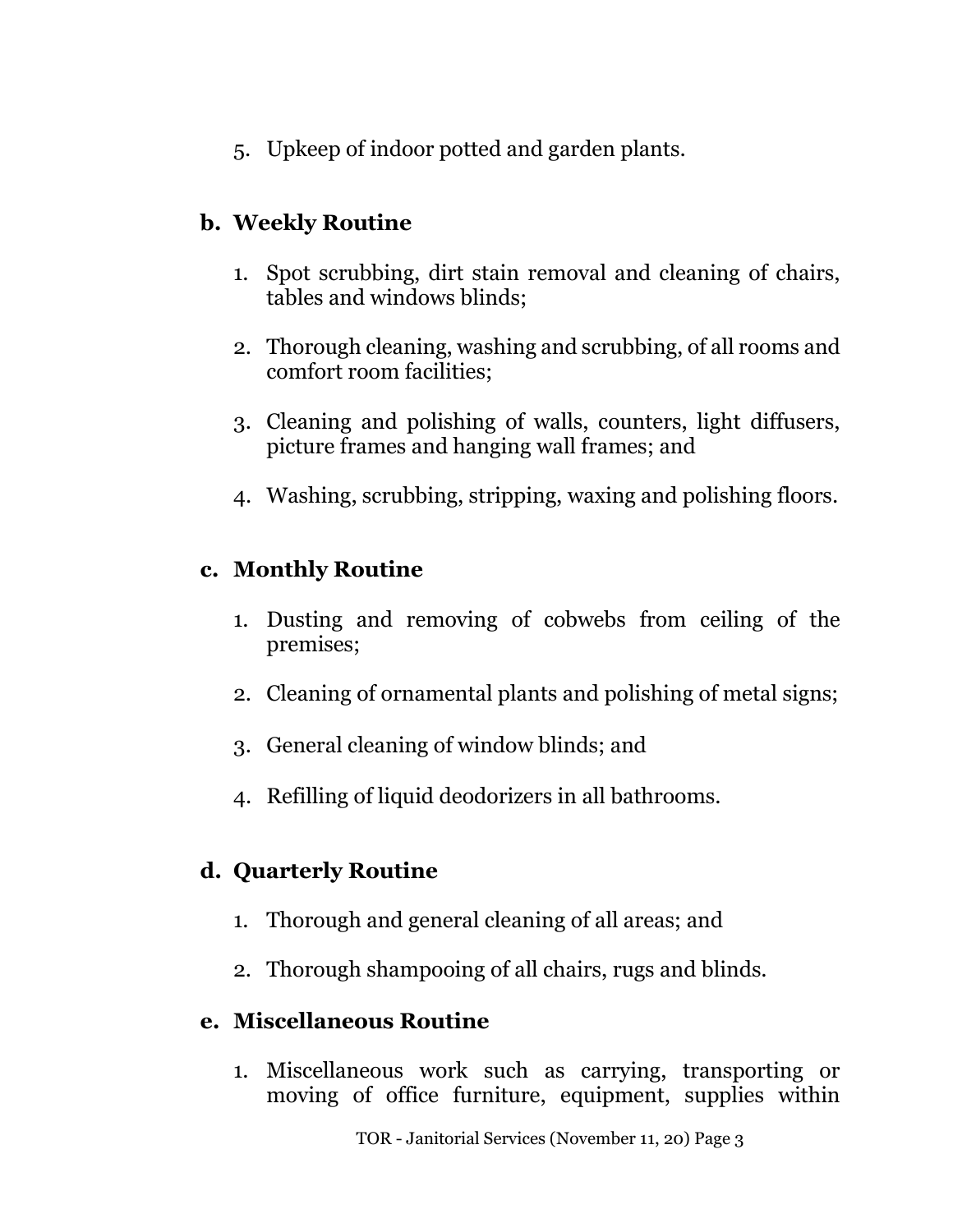and/or outside office premises as may be assigned from time to time;

- 2. Rendition of overtime services during emergency situations and/or extra ordinary circumstances may be allowed; and
- 3. Report to the Administrative Officer V of the FAS-GSD any damaged/leaking pipe plumbing, water and toilet facilities, electrical, and any damaged furniture and fixture that will need immediate repair.

#### **VIII. DUTIES AND RESPONSIBILITIES OF THE CONTRACTOR**

- a. Provide efficient janitorial services and other related services in accordance with the standards prescribed by the Energy Regulatory Commission (ERC);
- b. Deploy FOURTEEN (14) Janitorial personnel, at least 2 are Female, to carry out and perform the janitorial services and other related services covered by the Contract, in accordance with the following schedule and floor assignments;

| <b>Deployment</b><br>per Floor | <b>Number</b><br>of<br><b>Janitors</b> | 7:00A.M.<br>to<br>4:00P.M. | 8:00A.M.<br>to<br>$5:OOA.M.$ 6:00P.M. | 9:00A.M.<br>to |
|--------------------------------|----------------------------------------|----------------------------|---------------------------------------|----------------|
| Mezzanine                      | $\mathbf{1}$                           |                            | 1                                     |                |
| 2 <sup>nd</sup>                | $\mathbf{1}$                           |                            | 1                                     |                |
| 8 <sup>th</sup>                | $\mathbf{1}$                           | 1                          |                                       |                |
| 10 <sup>th</sup>               | $\mathbf 1$                            |                            | 1                                     |                |
| 12 <sup>th</sup>               | $\mathbf 1$                            |                            |                                       | 1              |
| 14 <sup>th</sup>               | $\mathbf{1}$                           | $\mathbf{1}$               |                                       |                |
| $15^{\text{th}}$               | $\mathbf{1}$                           |                            |                                       | 1              |
| 16 <sup>th</sup>               | $\overline{2}$                         | $\mathbf{1}$               |                                       | 1              |
| 17 <sup>th</sup>               | $\overline{2}$                         | 1                          |                                       | 1              |

TOR - Janitorial Services (November 11, 20) Page 4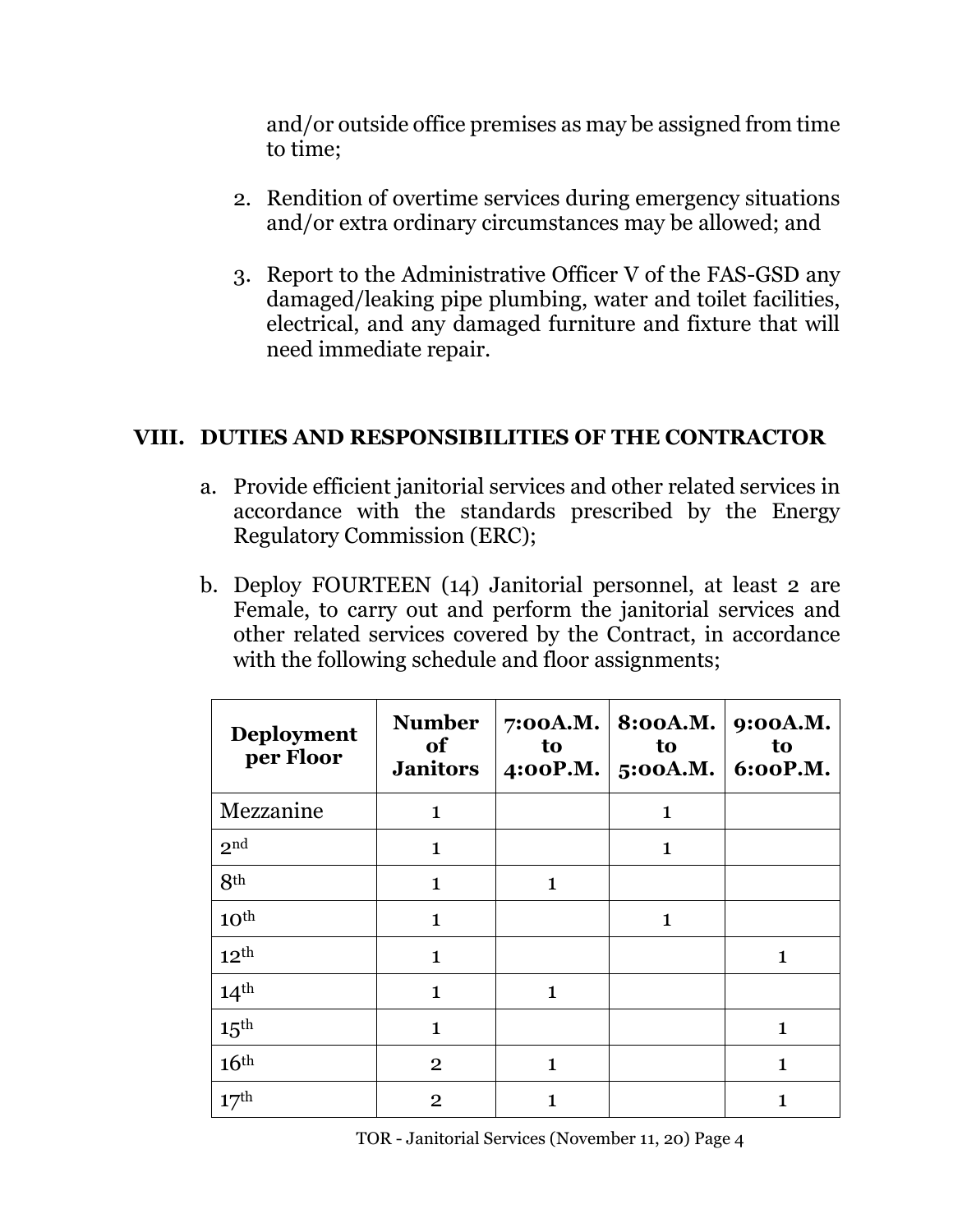| 18 <sup>th</sup> |    |  |  |
|------------------|----|--|--|
| 21 <sup>st</sup> |    |  |  |
| 22 <sup>nd</sup> |    |  |  |
| <b>TOTAL</b>     | 14 |  |  |

The ERC through its FAS-GSD may re-assign any janitorial personnel at any time.

- c. From among the said Fourteen (14) Utility Workers, at least one (1) should be assigned as the Team Leader, who shall have the primary responsibility of monitoring the daily tasks of the rest of the utility workers and ensuring that the janitorial services are rendered efficiently and effectively;
- d. Maintain the areas in clean, neat and proper working condition;
- e. Comply with the reportorial requirements prescribed by the ERC relative to the contractual obligations under the Contract;
- f. Put up the required Performance Security within ten (10) days from receipt of the Notice of Award (NOA) to guarantee full and faithful compliance with each-and-every term, stipulation and condition of the Contract;
- g. Comply with existing labor laws and standards, rules and regulations of the Department of Labor and Employment (DOLE) on workers or on its employees as to their wages, taxes, SSS premiums, PhilHealth and Pag-IBIG benefits, and other requirements in accordance with Philippine laws on the matter;
- h. Guarantee that its employees are physically and mentally fit to perform the job; honest, courteous, of good moral character and covered by appropriate government clearances such as NBI, Police and Barangay Clearances;
- i. Assign an Area Supervisor/Manager from their Main Office, not from among the pool of personnel, who will conduct regular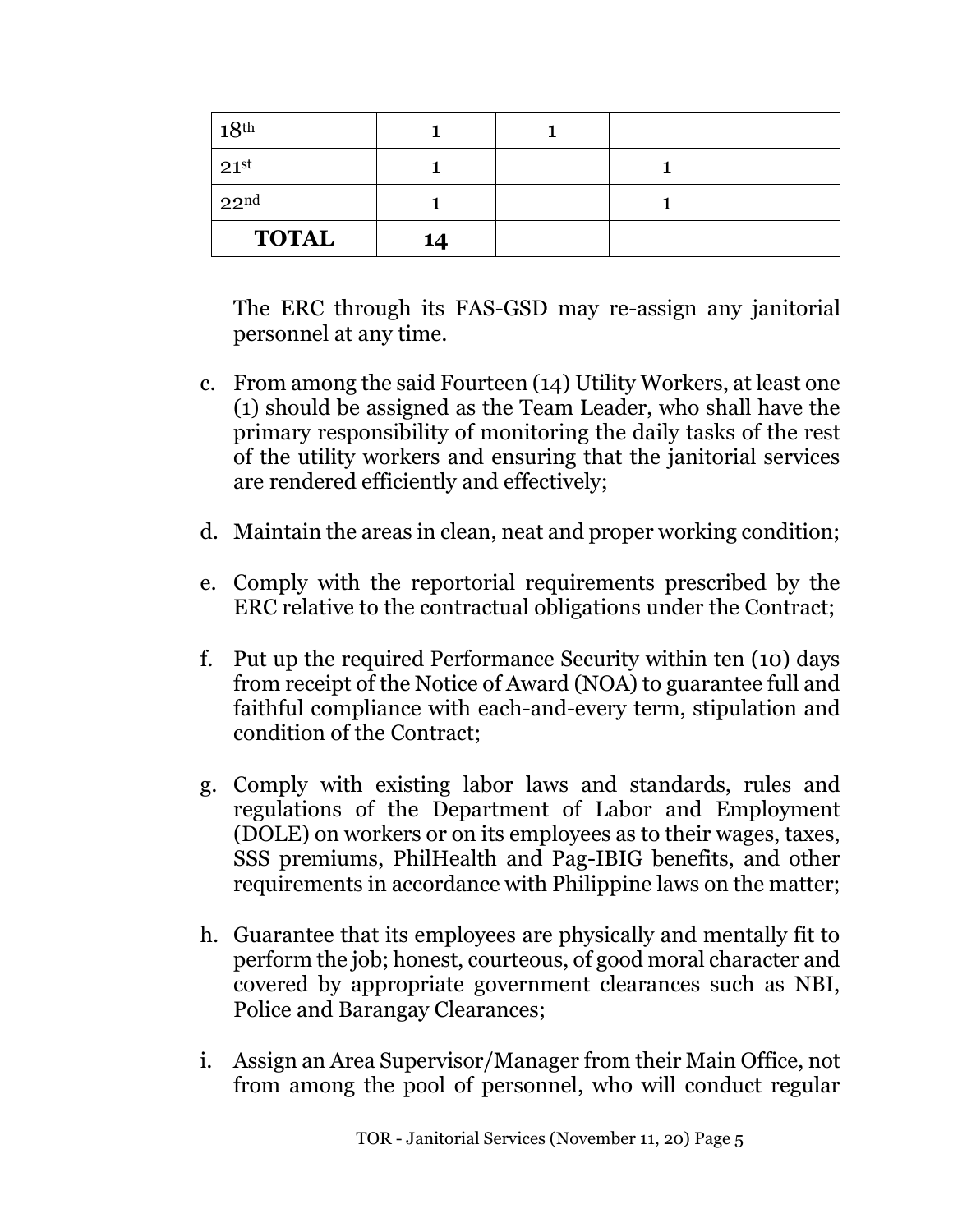inspection, monitoring and supervision, at least once in every quarter, of its personnel to ensure performance efficiency;

- j. Evaluate the performance of its personnel semi-annually using the instrument prescribed by the ERC to determine if they still meet the required standards for performance, including attendance, punctuality and attitude towards work;
- k. Conduct drug testing among its employees once during the term of the Contract, at its own expense;
- l. Guarantee that its employees are well-trained. The winning contractor shall see to it that personnel assigned to ERC shall have received or shall be subjected to appropriate training for them to be equipped with the right knowledge and skills in the performance of their duties and responsibilities, and that such training may be conducted or sponsored by the Contractor at least once in the duration of the Contract, and thereafter, provide ERC a copy of the certificate as proof of compliance with the training requirement;
- m. Provide Personal Protective Equipment (PPE) to its employees, without any additional cost to the ERC;
- n. Ensure that it is able to respond to situations that require immediate assistance, in any form, to its employees during national emergency situations, such as the conduct of rapid/swab or other tests to detect Coronavirus disease (COVID-19), other viruses or diseases, replace any of the employees found unfit to work, among others, without any additional cost to the **ERC**; and
- o. Comply with all other applicable laws, rules and regulations.

#### **IX. DUTIES AND RESPONSIBILITIES OF ERC**

a. Allocate the total amount of **Three Million Eight Hundred Thirty-Three Thousand Pesos (PhP3,833,000.00),** as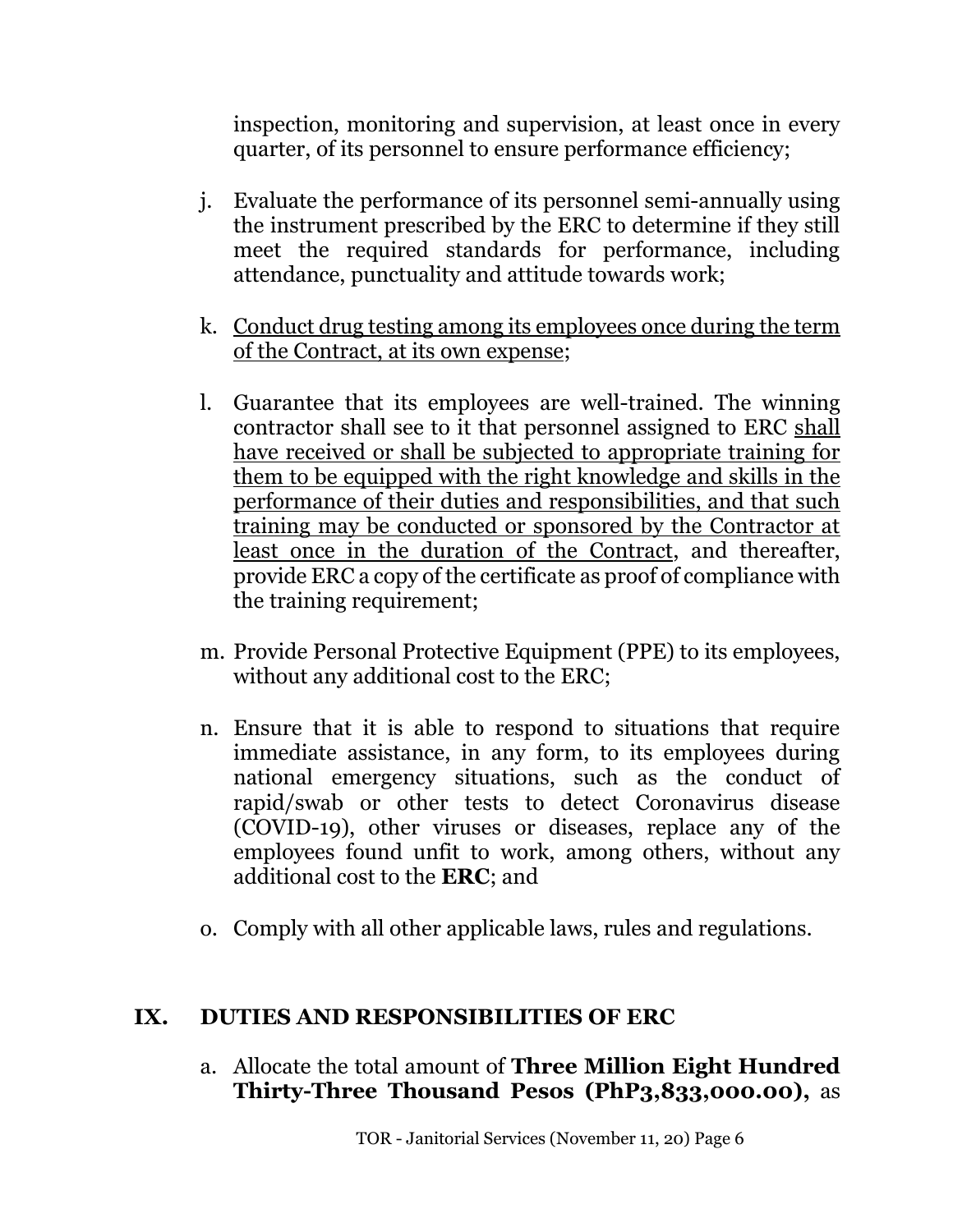the Approved Budget for the Contract (ABC) to cover the payment of the services rendered by the janitorial personnel deployed thereat by the winning Contractor;

b. Pay the winning Contractor the Monthly Billing Rates stipulated in said Contract, subject to existing government auditing and accounting rules and regulations, for and in consideration of the services rendered by janitorial personnel deployed by the winning Contractor and upon presentation of its semi-monthly personnel payment and affidavit or sworn certification that it has paid the salaries and benefits of its personnel for the period covered, per submitted payroll, and remitted the corresponding premiums to Pag-IBIG, SSS, PhilHealth, ECC, etc.

## **X. RIGHTS OF THE CONTRACTOR**

Collect lawful charges for the services rendered, upon submission of reportorial requirements and compliance with the terms of the contract.

#### **XI. RIGHTS OF THE ENERGY REGULATORY COMMISSION**

- a. Supervise the janitorial services and other related functions/works being rendered by the Contractor to ensure maximum efficiency;
- b. Prescribe standard cleaning services checklist and guidelines to ensure the Contractor's compliance to the Contract; and
- c. Suspend, cancel or terminate the Contract, on any of the following grounds:
	- 1. Inability to provide the necessary efficient janitorial services and related works.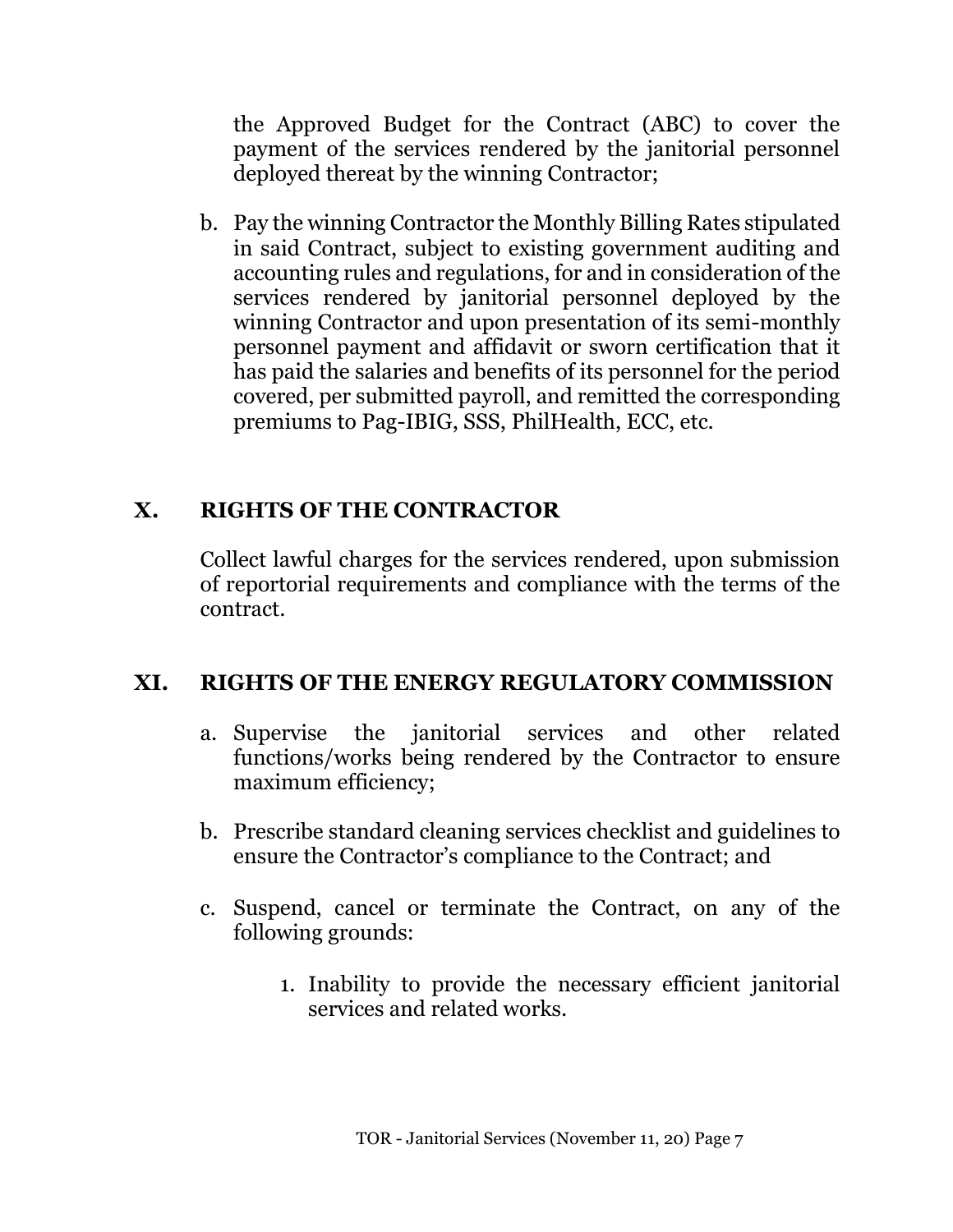- 2. Violation of any pertinent ERC rules and regulations or of the conditions, agreements or restrictions stipulated in the Contract.
- d. The personnel to be deployed shall be the sole responsibility of the Contractor and no employee-employer relationship exists between said personnel and the ERC.

#### **XII. PAYMENT SCHEME**

Payment to the Contractor shall be made on a monthly basis upon submission of billing statement, duly accomplished service and inspection report forms and other documentary requirements.

## **XIII. LIQUIDATED DAMAGES**

- a. Where the Contractor refuses or fails to satisfactorily complete the work within the specified contract time, plus any extension time duly granted, and is thereby in default under the contract, the Contractor shall pay ERC for liquidated damages, and not by way of penalty, an amount, as provided in the conditions of the contract, equal to one tenth (1/1o) of one percent (1%) of the cost of the unperformed portion for everyday of delay. Once the cumulative amount of liquidated damages reaches ten percent (10%) of the amount of contract, the ERC may rescind or terminate the contract, without prejudice to other courses of action and remedies available under the circumstances such as but not limited to forfeiture of performance security and/or blacklisting of the Contractor.
- b. For entitlement to such liquidated damages, ERC need not prove the damages actually incurred. Said damages in any amount shall be deducted from any money due or which may become due the Contractor under the Contract and/or collect such liquidated damages from the retention money or other securities posted by the Contractor at the ERC's convenience.